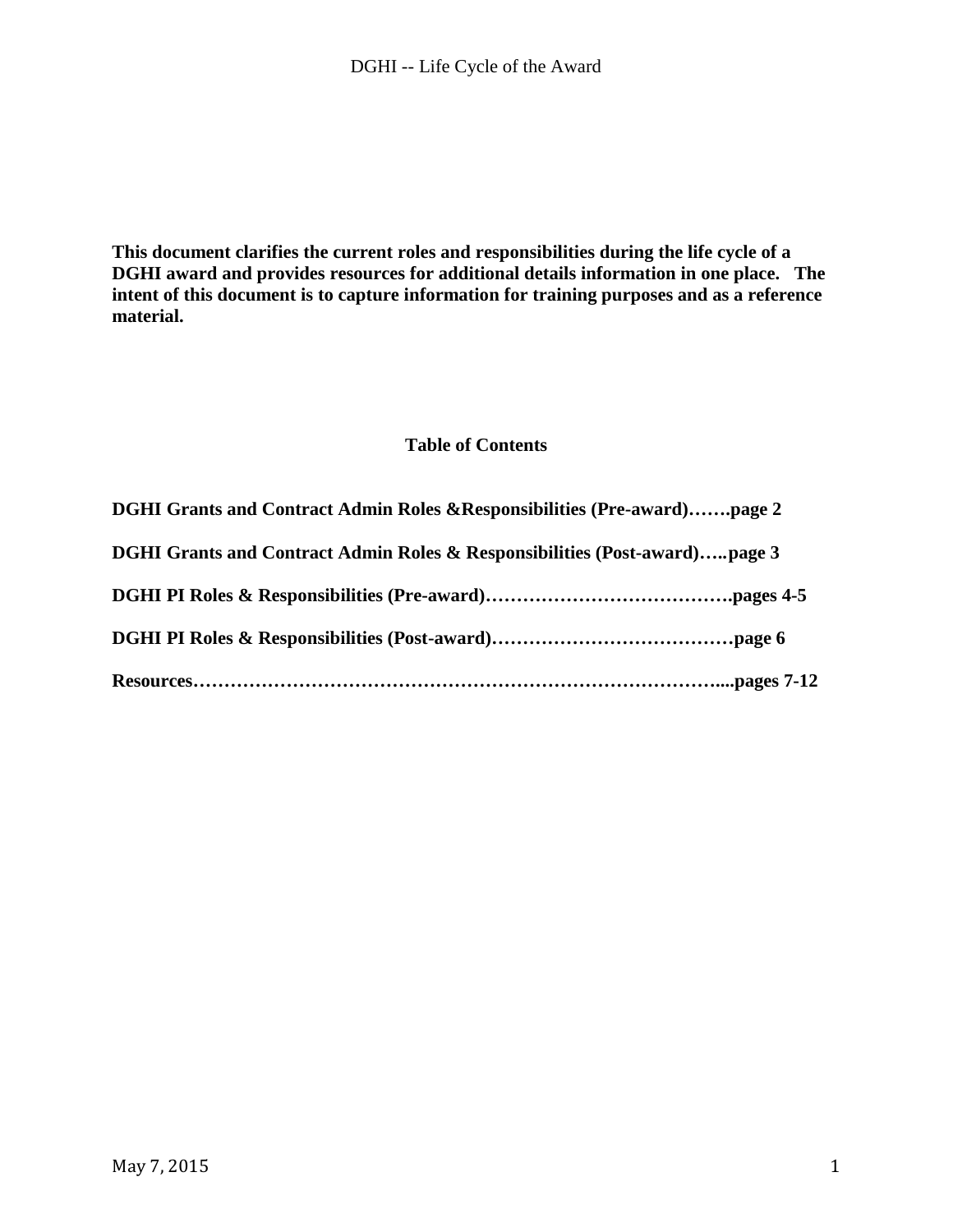### **DGHI Grants and Contracts Administrator (G&C Admin) responsibilities**

This document refers only to DGHI grants under our Budget and Financial Report (BFR) structure. Any grants with our affiliate center, CHIPIR, will be supported by their grant and contracts support team.

## *Pre-award*

- Identifies and reviews specific sponsor related materials for the proposal submission process (i.e. forms, electronic submissions, sponsor templates or other information from the solicitation).
- Meets with PI at the beginning of the proposal development process to discuss roles and responsibilities and deadlines required by DGHI, Duke, and the Sponsor.
	- o Works with PI to develop and manage the proposal timeline.
	- o The standard DGHI checklist is reviewed against the specific RFA and is changed to reflect any specific pieces for submission for the RFA.
	- o Includes discussing items to be completed and dates associated with appropriate deadlines, specifying the necessary materials and who is responsible for the completion of each component.
- When meeting with the PI, shares templates or examples of forms so PI understands what the forms look like (e.g. DPAF, FCOI).
	- o Shares a budget template in Excel with the PI so PI can draft the proposal budget.
- Per the checklist split of responsibilities, assists PI in preparing grant applications, including the use of the appropriate forms, developing a budget and budget justification, uploading biosketches, other support, and facilities & resources) etc., for consistency, accuracy, and completeness in compliance with sponsor and university guidelines and deadlines.
	- o G&C Admin will work with the PI to gather the Other Support information; the final OS document is verified by the PI. For ORA, all other support documents must be certified by ORA central office.
- Provides PI with guidance and appropriate documents to manage sub-agreements as well as deadlines for submitting required documents. Examples of SOW, budget, FCOI can be provided.
- If needed, registers Duke University as an institution in the funder's electronic submission system as required in the RFA (e.g. for non-NIH grants).
- Obtains appropriate salary information for Duke personnel via SPOC process.
- Helps determine salaries for TBD positions.
- For ORS, obtains Duke collaborating unit(s) signatures on ORS cost-share form.
- Processes and thoroughly reviews sponsored projects through SPS to ORA/ORS to ensure compliance with University procedures and departmental and institutional signatures.
- Monitors compliance with agency and University regulations regarding submission; verifies all financial information to include application of the appropriate overhead rate for the project.
- Submitted materials are available to be viewed by PI at grants.duke.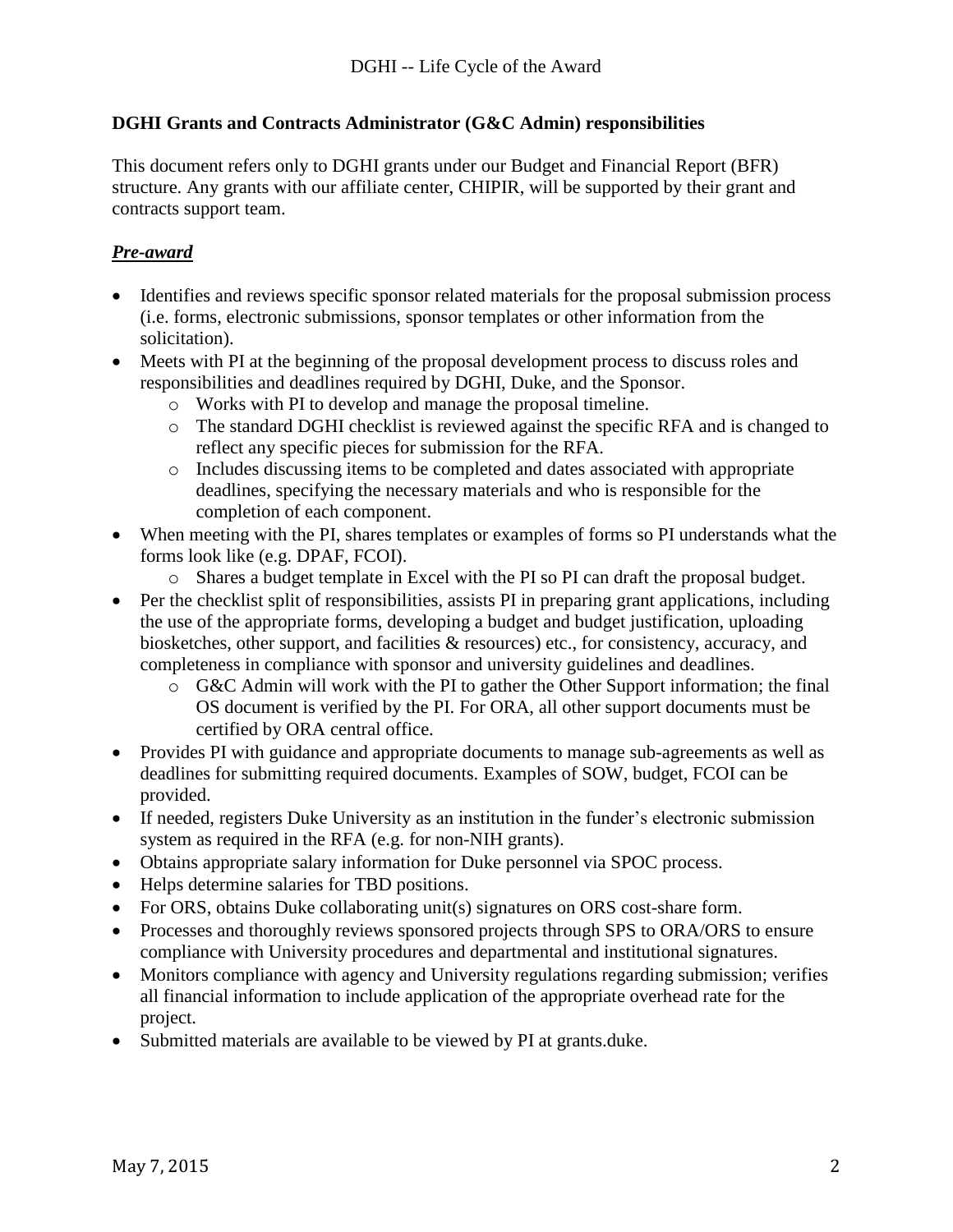### **DGHI G&C Admin responsibilities**

#### *Post-award*

- Sets up new accounts, revises budgets, reviews invoices and collects amounts due from funding agencies and performs compliance reviews.
- Approves and manages expenditures for grants submitted by PI. Monitors compliance with agency and University regulations.
- Monitors reconciliation and analyzes monthly financial statements. Works with Business Office or SPOC of Duke collaborators to ensure correct salary distribution.
- Submits monthly expense reports to the PIs, providing analysis and advice on spending patterns and alerts to cost overruns.
- Assists investigators in processing financials portions of "just-in-time" information, progress reports, and final reports to sponsoring agencies.
- Interprets information received from funding agencies and distributes to appropriate investigators.
- Ensures proper recording of revenue associated with all awards. Establishes sub-agreement financial and reporting requirements; coordinates issuance of sub-agreements with ORA and ORS.
- Prepares and submits requests for cost accounting standards (CAS) rebudgeting/modifications, no-cost extensions for the funded project budget.
- Provide grant information and coordinates with owning department to prepare summer salary distribution (see Resources).
- For Progress Reports, G&C Admin uploads budget through ORS/ORA and PI uploads report text and answers questions in RPPR, then routes to NIH.
- Reconciles and closes all accounts and sub-agreements and obtains all sponsor-required reports. Works with assigned staff in the Office of Sponsored Programs to closeout all funded projects consistent with university process and timelines.
- Enters DGHI grant or contract into DGHI database for tracking.
- DGHI can accept in advance, review and approve invoices from sub-agreements and remit to the central office for payment with PI approval.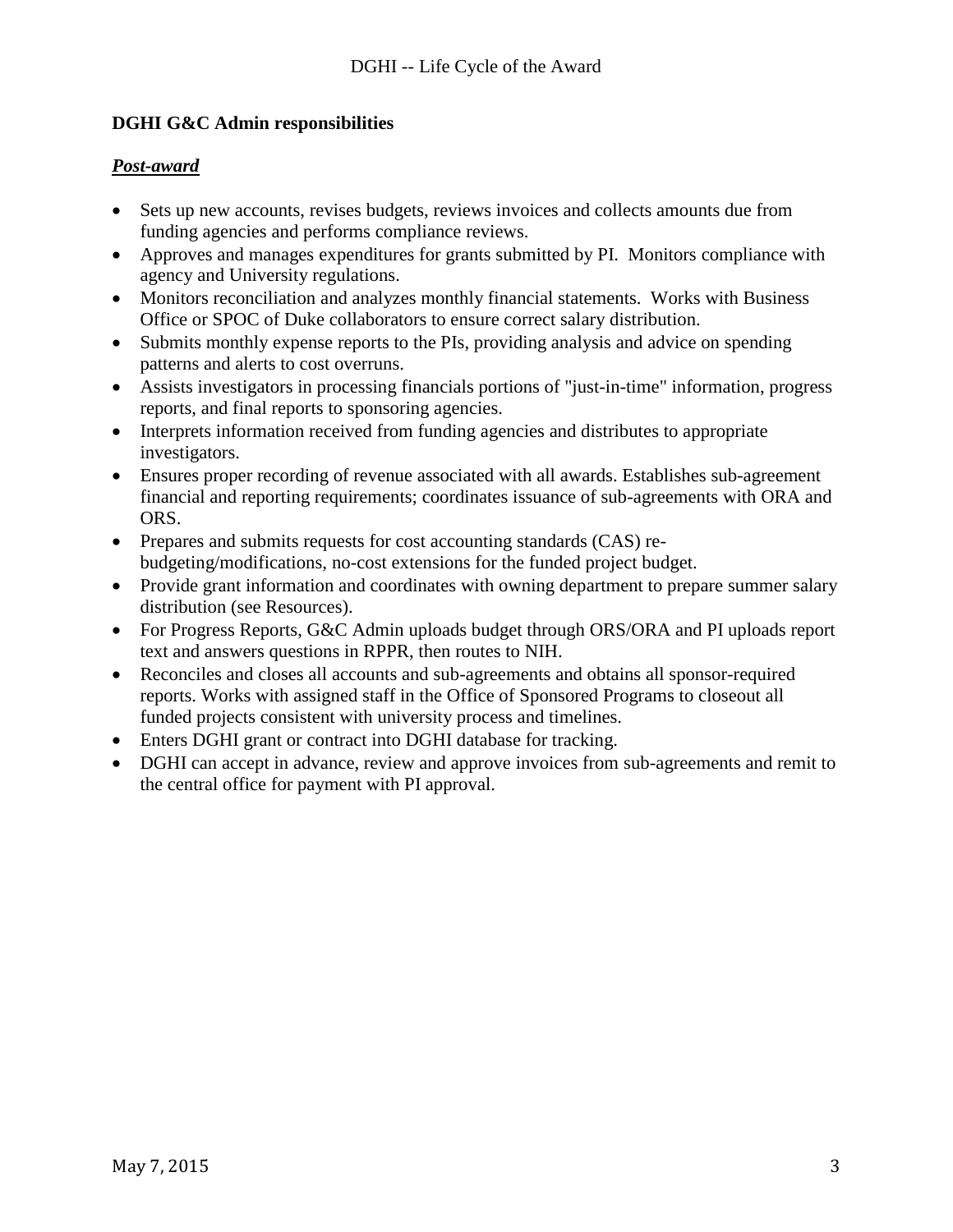## **DGHI Principal Investigator responsibilities**

(Investigators can delegate to research team as appropriate)

## *Pre-award*

- The PI takes on the primary leadership role for a sponsored research project.
- Reviews and follows the RFA, FOA or proposal instructions. Checks deadlines, confirming date & time (local) for submission.
- PI meets with his/her assigned G&C Admin as soon as the decision to submit a proposal has been made and outlines the work Checklist and timeline.
- Prepares grant applications, (using appropriate forms), including:
	- o Develops a budget and budget justification,
	- o Uploads biosketches or gives biosketches G&C Admin to upload, depending on the specific guidelines in the funding announcement and as noted in the Checklist,
	- o Assists with preparation of and verifies Other Support document,
	- o Prepares facilities & resources documents, (example of DGHI Facilities & Resources is available), and
	- o Prepares any other items discussed on the DGHI checklist.
- PI signs the Duke Proposal Approval Form (DPAF) provided by the G&C Admin.
- Completes required RCC annual training, COI and CITI trainings, and any other Duke required trainings.
- Identifies the need for sub-agreement. As guided by the G&C Admin collects and submits appropriate documents from identified sub-agreements or consultants to the G&C Admin to upload by required deadlines.
- Prepares own biosketch (including relevant personal statement) for required applications e.g. for United States federal funders.
- Collects biosketches from key personnel.
- Collects Letters of Support and/or Collaboration. Please reference RFA for specific guidelines; examples are available (See Resources).
- Prepares draft budget and budget justification. (Examples are available see Resources; Budget template in excel is available from the G&C Admin.)
- Selects the appropriate facilities and administrative or indirect cost rate from the negotiated rates, under guidance from the assigned G&C Admin.
- Makes a Facilities & Administrative cost (i.e. Indirect Cost) request waiver, as necessary. (Examples available; See Resources).
- Requests matching funds or identifies in-kind contributions from appropriate sources, when necessary.
- Proposes cost sharing through contributed effort or other approved mechanisms and obtains approvals, as necessary. Discuss with the G&C Admin and see Resources for ORA information. For ORS, G&C Admin obtains Duke collaborating unit(s) signatures for cost share form.
- Prepares the appropriate forms (either at proposal submission time or "Just In Time" in accordance with sponsor requirements) for the IRB, IACUC, the Radiation Safety Office, Export Controls as necessary.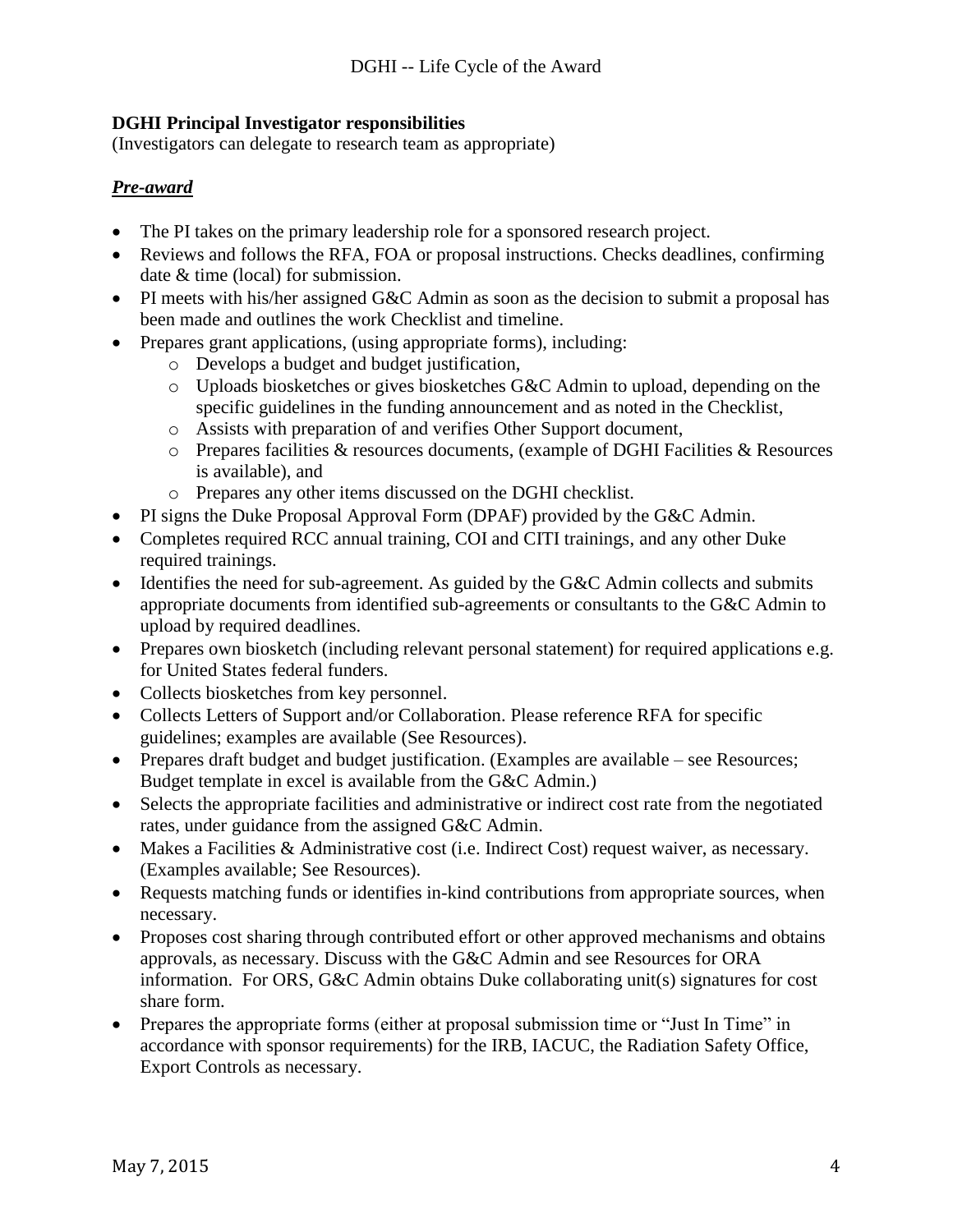- Determines any changes in scope of work, budget and/or effort according to sponsor guidelines.
- Meets ORS/ORA submissions deadlines; requests waivers from John Bartlett when needed.
- Responsible for final grant submission by required deadline.
	- o Includes compiling scientific components of the application (items not provided on DGHI proposal checklist as completed by G&C Admin),
	- o For NIH grants, the PI uploads grant application to grants.duke and/or grants.gov, and
	- o Grant submission for non-NIH grants should be made as required by Funder. (electronic, mail, etc.).
- Reviews status of application and other notifications through grants.gov.
- Leads contact with sponsor's program officer (written communication email or mail, as well as telephone).
- Maintains eRA commons profile information. (Application for eRA commons the first time needs to be done by DGHI G&C Admin, but all changes to an existing account must be done by account holder.)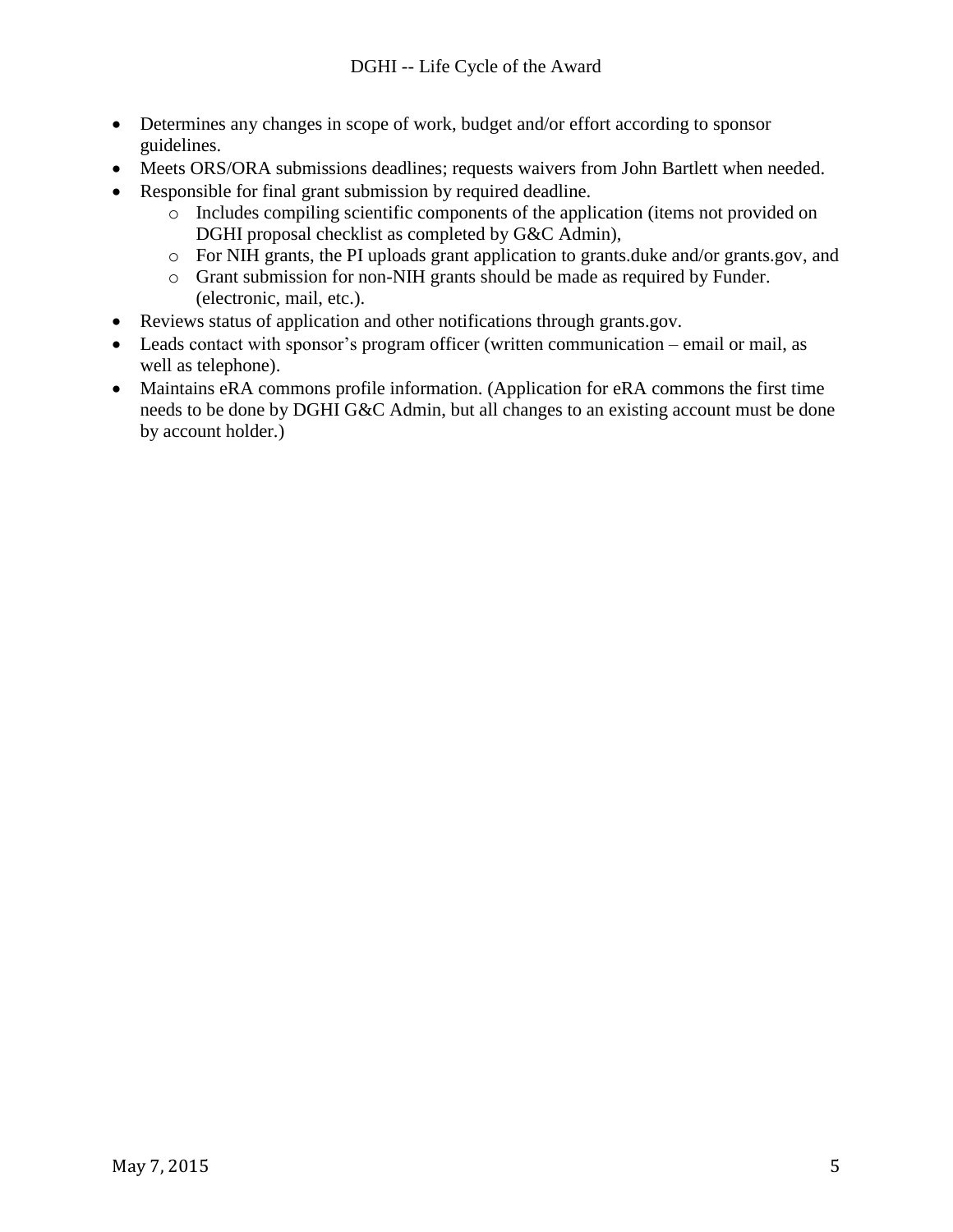### **DGHI Principal Investigator responsibilities**

#### *Post Award***:**

- Reviews the Notice of Award (NOA).
- Determines any changes in scope of work, budget and/or effort according to sponsor guidelines.
- Reviews and approves all federal sponsored Cost Accounting Systems (CAS) through Duke's electronic system.
- Requests prior approvals to appropriate program officer, grant management officer.
- In consultation with the G&C Admin, ensures compliance with all applicable financial and administrative regulations and Duke University policies and procedures.
- Establishes and keeps current Research Support Services Agreements (RSSAs) with vendors/consultants to perform work related to the grant. Works directly with assigned G&C Admin to initiate requests and collect appropriate documents to be processed by finance team.
- Initiates and proposes resolution of any cost overruns.
- Approves all financial reports and re-budgets.
- Completes all technical proposal/reports required by the sponsor by the required deadlines.
- Reviews and approves financial and technical reports for award close-out.
- Is in appropriate contact with the sub-recipients regularly through the life cycle of the project to ensure that the programmatic and financial management are conducted appropriately and in a financially responsible manner. Approves sub-agreement invoices and ensures appropriate spending level (e.g. "burn rate").
- Prepares progress reports according to sponsor guidelines and provides a copy of the final progress report to assigned G&C Admin.
- For Progress Reports, G&C Admin uploads budget through ORS/ORA and PI uploads report text and answers questions in RPPR, then routes to NIH.
- Leads contact with sponsor's program officer (written communication email or mail, as well as telephone).
- Validates own effort certification annually (September) via Duke's Effort Certification and Reporting Technology (ECRT) on the Duke@Work site. As needed, certifies annual effort of staff and trainees that no longer work at Duke. (Every quarter ECRT sends out effort for review only, no action is needed until September).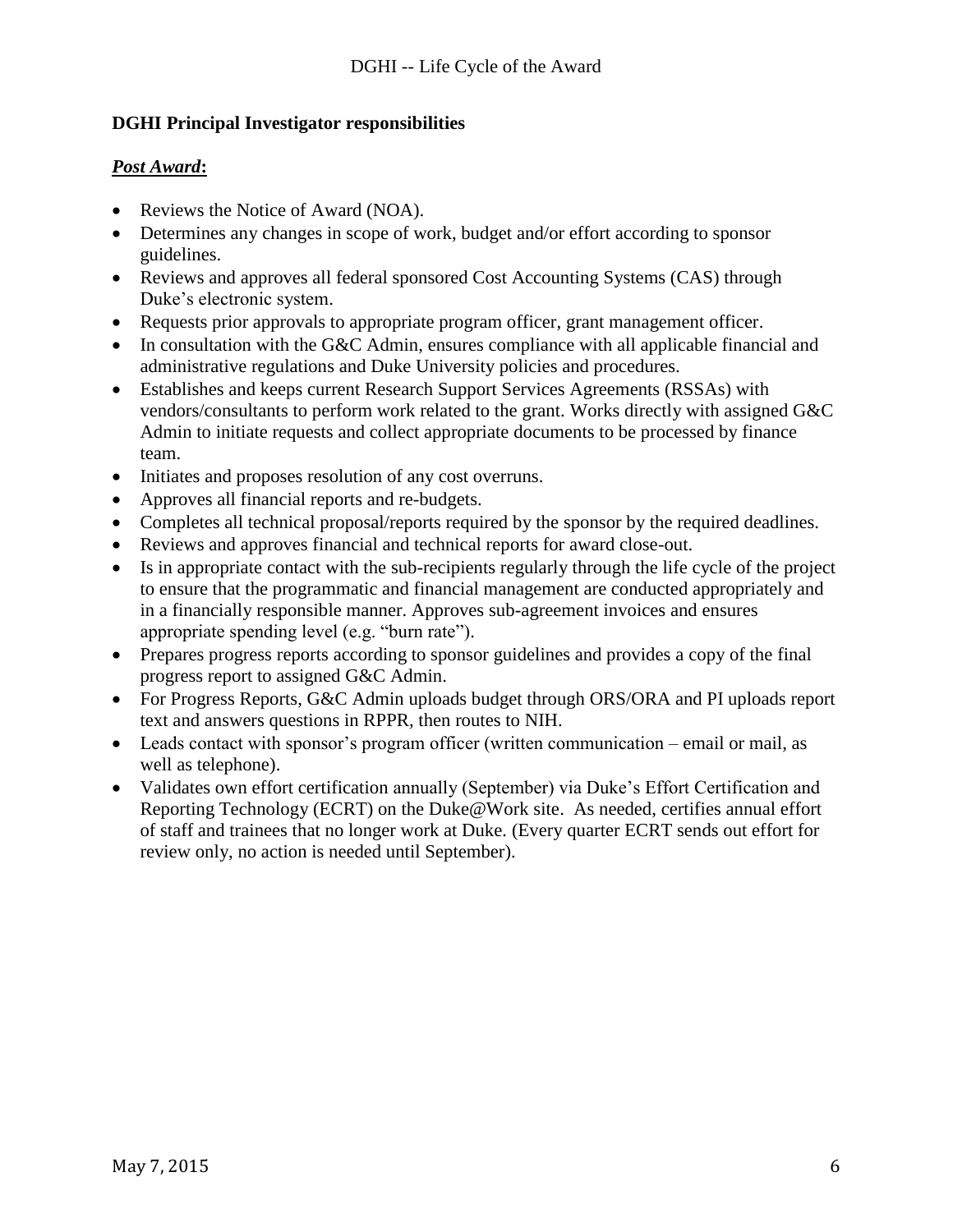# **RESOURCES**

| <b>Training on Submitting an</b>         | NIH websites offer step by step instructions:               |
|------------------------------------------|-------------------------------------------------------------|
|                                          |                                                             |
| <b>NIH</b> grant                         | https://grants.nih.gov/grants/ElectronicReceipt/trainin     |
|                                          | g.htm                                                       |
|                                          | <b>Electronic Grant Application Basics</b>                  |
|                                          | Top 10 Tips for Electronic Grant Submission                 |
|                                          | <b>Success</b>                                              |
|                                          | <b>NIH Grant Application Submission Process</b>             |
| eRACommons                               | eRACommons is an online interface where grant               |
|                                          | applicants, grantees and federal staff at NIH and           |
|                                          | grantor agencies can access and share administrative        |
|                                          | information relating to research grants.                    |
|                                          | public.era.nih.gov                                          |
| eRA Commons: Accounts,                   | A Walk Through the SF424 (R&R)                              |
| <b>Roles, Profiles &amp; Delegations</b> | https://grants.nih.gov/grants/ElectronicReceipt/files/A     |
|                                          | Walk Through The SF424 RR.ppt                               |
|                                          | This presentation highlights the various sections of the    |
|                                          | SF424 (R&R) application forms and provides handy            |
|                                          | tips on filling out the forms.                              |
|                                          |                                                             |
|                                          | Registering with Grants.gov and eRA Commons                 |
|                                          | Grants.gov:                                                 |
|                                          | For information about registering as an organization or     |
|                                          | an individual with Grants.gov, view the Grants.gov          |
|                                          | <b>Applicant Training Video - Register, Find, and Apply</b> |
|                                          | http://www.youtube.com/watch?v=8HLFoOoVGQY&                 |
|                                          | $feature =$ youtu.be $(21 \text{ min.})$ .                  |
|                                          |                                                             |
|                                          | eRA Commons:                                                |
|                                          | How to Register Your Grantee Institution in the eRA         |
|                                          | Commons                                                     |
|                                          | http://era.nih.gov/era_training/tutorials/c101_Grantee      |
|                                          | RegistrationProcess.htm (Animated online tutorial)          |
|                                          |                                                             |
| <b>Using ASSIST to Prepare and</b>       | Electronic Submission of Multi-Project Applications         |
| <b>Submit Multi-Project</b>              | https://grants.nih.gov/grants/webinar_docs/webinar_2        |
| <b>Applications to NIH</b>               | 0130813.htm (Slides, transcript, details)                   |
|                                          | This webinar is designed for investigators and              |
|                                          | administrators who are considering submitting grant         |
|                                          | applications in response to funding opportunity             |
|                                          | announcements (FOAs) for multi-project applications         |
|                                          | that require electronic submission.                         |
|                                          | This webinar will instruct applicants how to develop,       |
|                                          | submit, and track a multi-project application on-line       |
|                                          | using the new ASSIST (Application Submission                |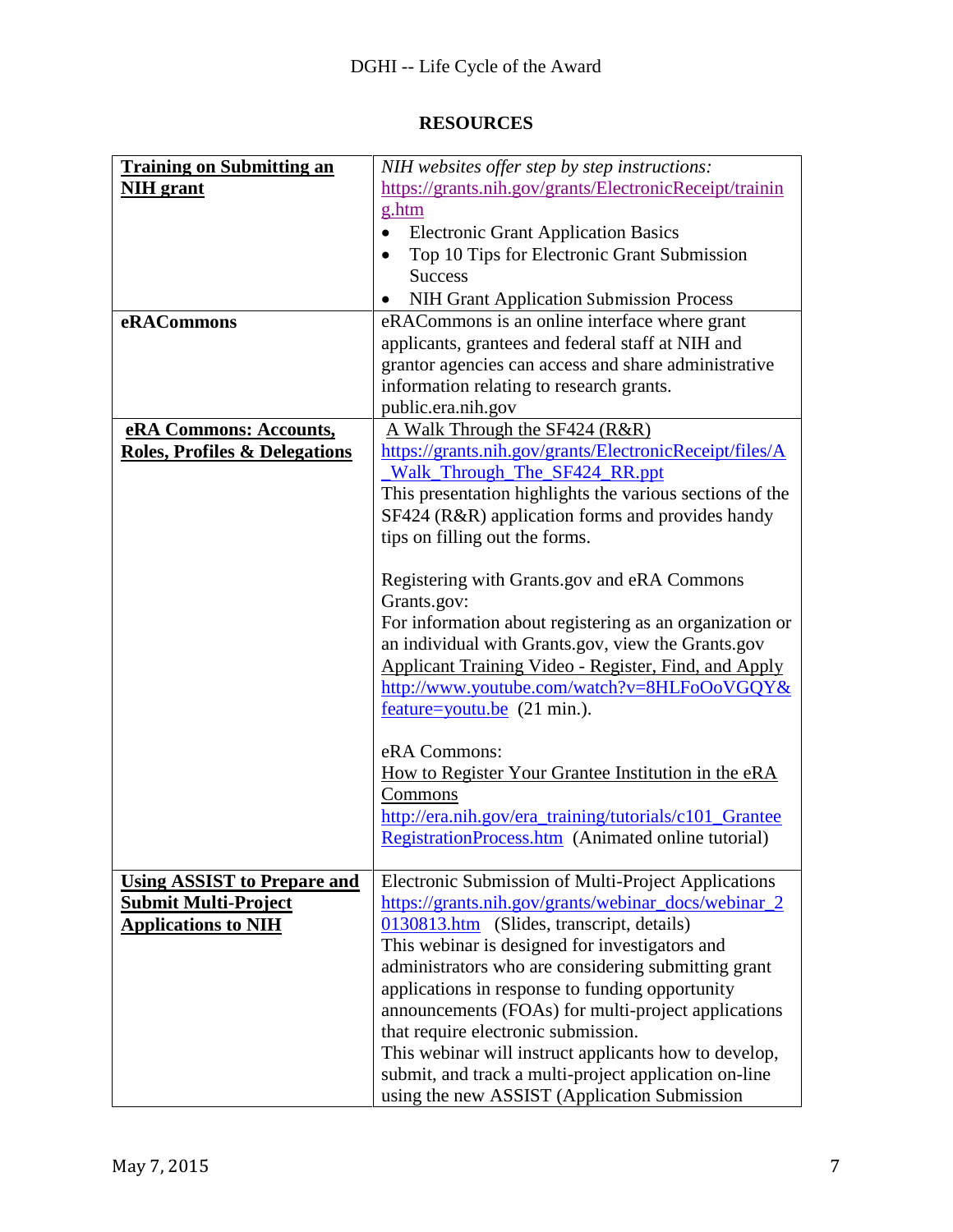| Developing NIH Budget &<br><b>Justification</b> | System & Interface for Submission Tracking) tool.<br>NIH experts will show applicants how to set up their<br>application; navigate the system; set access controls to<br>allow people to work concurrently on the application;<br>run a check against NIH and Grants.gov business rules<br>to find errors; and view an application image before<br>submitting.<br><b>Demonstration Resources</b><br>To get familiar with a multi-project funding<br>opportunity, you can download the Multi-Project Test<br><b>FOA Sample Text</b><br>https://grants.nih.gov/grants/ElectronicReceipt/files/m<br>ulti-proj_test_FOA_sample.pdf<br>Instructions for using the demo environment for<br><b>ASSIST</b> and Multi-Project Applications: "Playing"<br>with ASSIST - Applicants<br>https://grants.nih.gov/grants/ElectronicReceipt/files/pl<br>aying ASSIST applicants.pdf<br>http://grants.nih.gov/grants/developing_budget.htm<br>Effort: Effort must be reported in person months.<br>Materials and Supplies: In the budget justification,<br>indicate general categories such as glassware,<br>chemicals, animal costs, including an amount for<br>each category. Categories that include costs less<br>than \$1,000 do not have to be itemized.<br><b>Consultant Services: Consultants differ from</b><br>$\bullet$<br>Consortiums in that they may provide advice, but<br>should not be making decisions for the direction of<br>the research. Typically, consultants will charge a<br>fixed rate for their services that includes both their<br>direct and F&A costs. You do not need to report<br>separate direct and F&A costs for consultants<br>(implying total costs should be reported); however,<br>you should report how much of the total estimated<br>costs will be spent on travel. Consultants are not<br>subject to the salary cap restriction; however, any<br>consultant charges should meet your institution's |
|-------------------------------------------------|--------------------------------------------------------------------------------------------------------------------------------------------------------------------------------------------------------------------------------------------------------------------------------------------------------------------------------------------------------------------------------------------------------------------------------------------------------------------------------------------------------------------------------------------------------------------------------------------------------------------------------------------------------------------------------------------------------------------------------------------------------------------------------------------------------------------------------------------------------------------------------------------------------------------------------------------------------------------------------------------------------------------------------------------------------------------------------------------------------------------------------------------------------------------------------------------------------------------------------------------------------------------------------------------------------------------------------------------------------------------------------------------------------------------------------------------------------------------------------------------------------------------------------------------------------------------------------------------------------------------------------------------------------------------------------------------------------------------------------------------------------------------------------------------------------------------------------------------------------------------------------------------------------------------------------|
|                                                 | definition of "reasonableness".                                                                                                                                                                                                                                                                                                                                                                                                                                                                                                                                                                                                                                                                                                                                                                                                                                                                                                                                                                                                                                                                                                                                                                                                                                                                                                                                                                                                                                                                                                                                                                                                                                                                                                                                                                                                                                                                                                |
| <b>Finding a DUNS</b>                           | http://fedgov.dnb.com/webform/pages/CCRSearch.jsp                                                                                                                                                                                                                                                                                                                                                                                                                                                                                                                                                                                                                                                                                                                                                                                                                                                                                                                                                                                                                                                                                                                                                                                                                                                                                                                                                                                                                                                                                                                                                                                                                                                                                                                                                                                                                                                                              |
| <b>Register to FWA</b>                          | http://www.thefwa.com/register                                                                                                                                                                                                                                                                                                                                                                                                                                                                                                                                                                                                                                                                                                                                                                                                                                                                                                                                                                                                                                                                                                                                                                                                                                                                                                                                                                                                                                                                                                                                                                                                                                                                                                                                                                                                                                                                                                 |
| <b>Registration SAM</b>                         | You can register your Entity (business, individual, or<br>government agency) to do business with the Federal                                                                                                                                                                                                                                                                                                                                                                                                                                                                                                                                                                                                                                                                                                                                                                                                                                                                                                                                                                                                                                                                                                                                                                                                                                                                                                                                                                                                                                                                                                                                                                                                                                                                                                                                                                                                                   |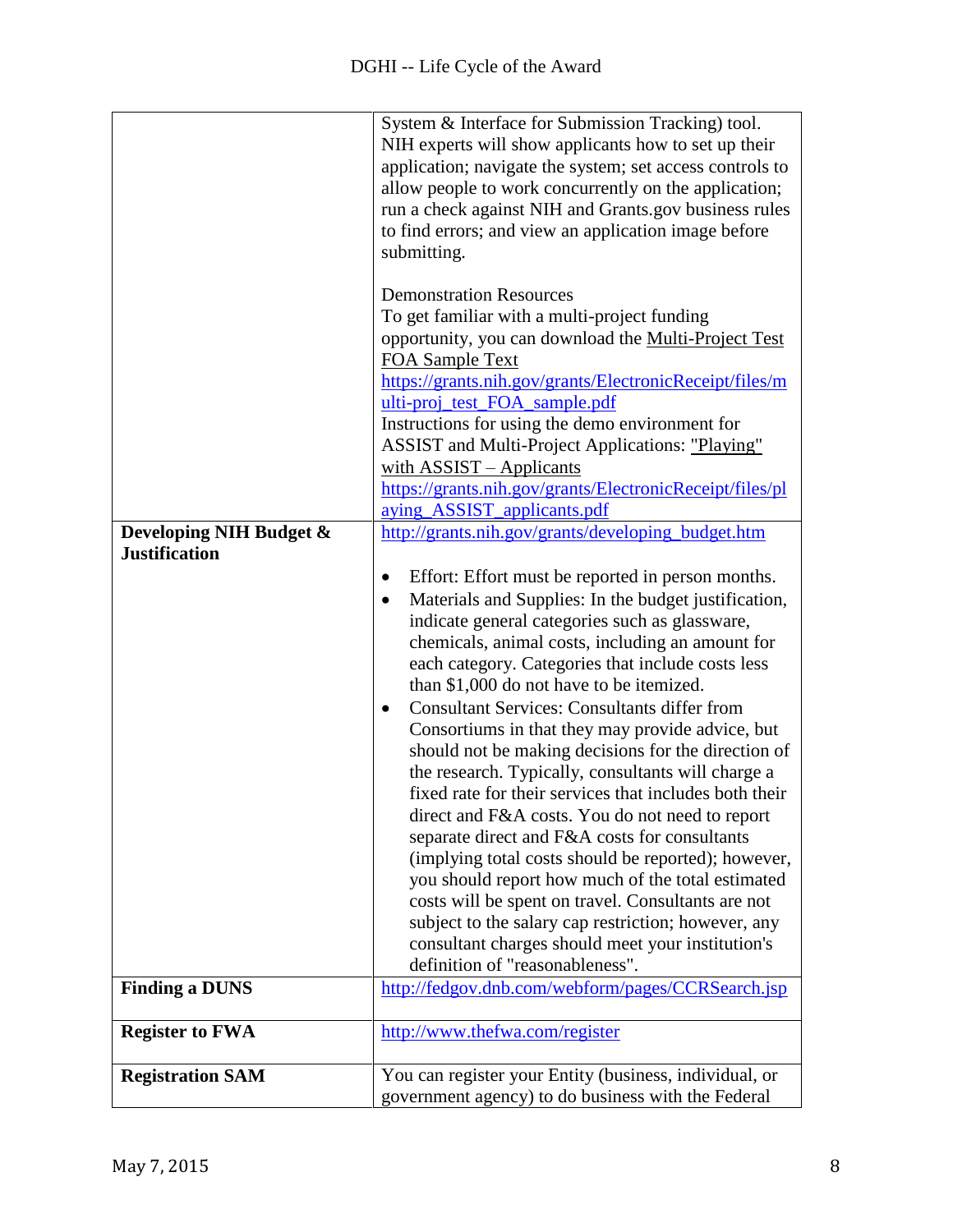|                                                                                                     | Government. If you are interested in registering or<br>updating your Entity, you must first create a user<br>account. https://www.sam.gov/portal/public/SAM/                                                                                                                                                                                                                                                                        |
|-----------------------------------------------------------------------------------------------------|-------------------------------------------------------------------------------------------------------------------------------------------------------------------------------------------------------------------------------------------------------------------------------------------------------------------------------------------------------------------------------------------------------------------------------------|
| <b>Office for Human Research</b><br><b>Protections (OHRP)</b>                                       | Database for Registered IORGs & IRBs, Approved<br>FWAs, and Documents Received in Last 60 Days<br>http://ohrp.cit.nih.gov/search/search.aspx?styp=bsc                                                                                                                                                                                                                                                                               |
| <b>Duke ORA</b><br>eSubmissions                                                                     | Class Description: The eSubmission class will cover<br>the following: Overview of NIH Transition timeline,<br>Types of electronic submission methods, Specifics for<br>grants.gov submissions, Specifics for grants.duke<br>submissions, SPS entry electronic submission<br>highlights.<br>http://research.som.duke.edu/resources-training                                                                                          |
| <b>Duke Finance</b>                                                                                 | Offers introduction courses such as Grants 101<br>http://finance.duke.edu/research/training/CourseCatalo<br>g.pdf                                                                                                                                                                                                                                                                                                                   |
| <b>Duke Summer Salary info</b>                                                                      | http://finance.duke.edu/research/news/items/2010_12_<br>08_aligneffort.php                                                                                                                                                                                                                                                                                                                                                          |
| <b>Compliance</b>                                                                                   | <b>COI</b><br>$\bullet$<br>https://ors.duke.edu/conflict-interest<br><b>RCC</b> Training<br>https://finance.duke.edu/resources/training/research/pi/<br>index.php<br><b>CITI Training</b><br>https://ors.duke.edu/researcher/initial-certification<br>Access to the FY 2014 continuing education module<br>can be found here:<br>http://finance.duke.edu/research/training/index.php?cr<br>$s = 307$ &trn=26                        |
| <b>Duke SOM Faculty</b><br><b>Development</b> offers trainings &<br>online files of past trainings: | http://medschool.duke.edu/faculty/office-faculty-<br>development/event-materials-and-recordings<br><b>Examples</b> Currently online:<br>Primer on Grant Preparation: Keys to Being<br>Competitive Grant Writing 101: How to Write a<br><b>Convincing Research Plan</b><br>http://medschool.duke.edu/faculty/office-faculty-<br>development/event-materials-and-recordings#primer<br>The In's and Out's of Career Development Awards |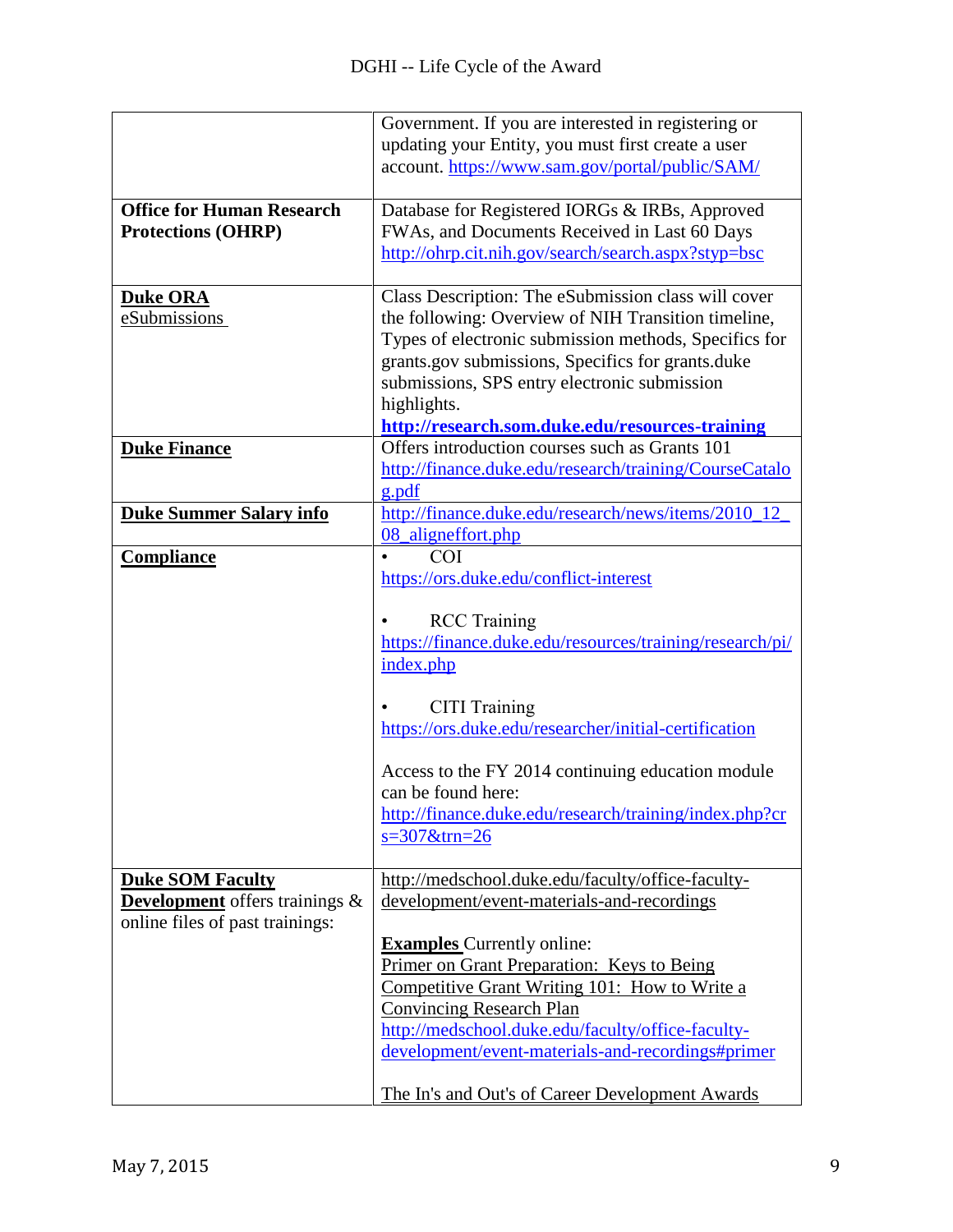|                                 | http://medschool.duke.edu/faculty/office-faculty-        |
|---------------------------------|----------------------------------------------------------|
|                                 | development/event-materials-and-recordings#ins and       |
|                                 | outs                                                     |
|                                 |                                                          |
|                                 | <b>Responding to a Grant Review</b>                      |
|                                 | http://medschool.duke.edu/faculty/office-faculty-        |
|                                 | development/event-materials-and-recordings#grant         |
|                                 | review                                                   |
|                                 |                                                          |
|                                 | <b>Collaborative Funding Lunch and Learn: Exploring</b>  |
|                                 | <b>Multi-Investigator Grants</b>                         |
|                                 |                                                          |
|                                 | http://medschool.duke.edu/faculty/office-faculty-        |
|                                 | development/event-materials-and-recordings#funding       |
| <b>Duke Office of Clinical</b>  | http://docr.som.duke.edu/education/docr-available-       |
| <b>Research (DOCR) training</b> | training                                                 |
|                                 |                                                          |
|                                 | Of interest, Investigator Responsibilities:              |
|                                 | This course outlines basic information that principal    |
|                                 | investigators will need for their work in human          |
|                                 | subjects research at Duke. It provides information       |
|                                 | about the roles of each administrative office, avoiding  |
|                                 | research misconduct, reporting requirements, the study   |
|                                 | approval process, principles of confidentiality and      |
|                                 | privacy, and regulatory requirements for good clinical   |
|                                 | practice.                                                |
|                                 |                                                          |
|                                 | Course Objectives:                                       |
|                                 |                                                          |
|                                 | Distinguish between research and standard therapy and    |
|                                 | the implications of each,                                |
|                                 | Describe requirements around effort reporting, conflict  |
|                                 | of interest reporting, and posting and publication,      |
|                                 | Define research misconduct and explain the               |
|                                 | investigator's responsibility in avoiding research       |
|                                 | misconduct,                                              |
|                                 | Outline the study approval process at Duke,              |
|                                 |                                                          |
|                                 | Discuss investigator responsibilities and what an        |
|                                 | investigator can and cannot delegate to qualified study  |
|                                 | personnel,                                               |
|                                 | Outline HIPAA components and how they relate to          |
|                                 | sensitive electronic information,                        |
|                                 | Summarize the IRB scope of responsibilities and          |
|                                 | authority,                                               |
|                                 | Explain the key regulatory requirements and good         |
|                                 | clinical practices that apply in the protection of human |
|                                 | subjects during the informed consent process and the     |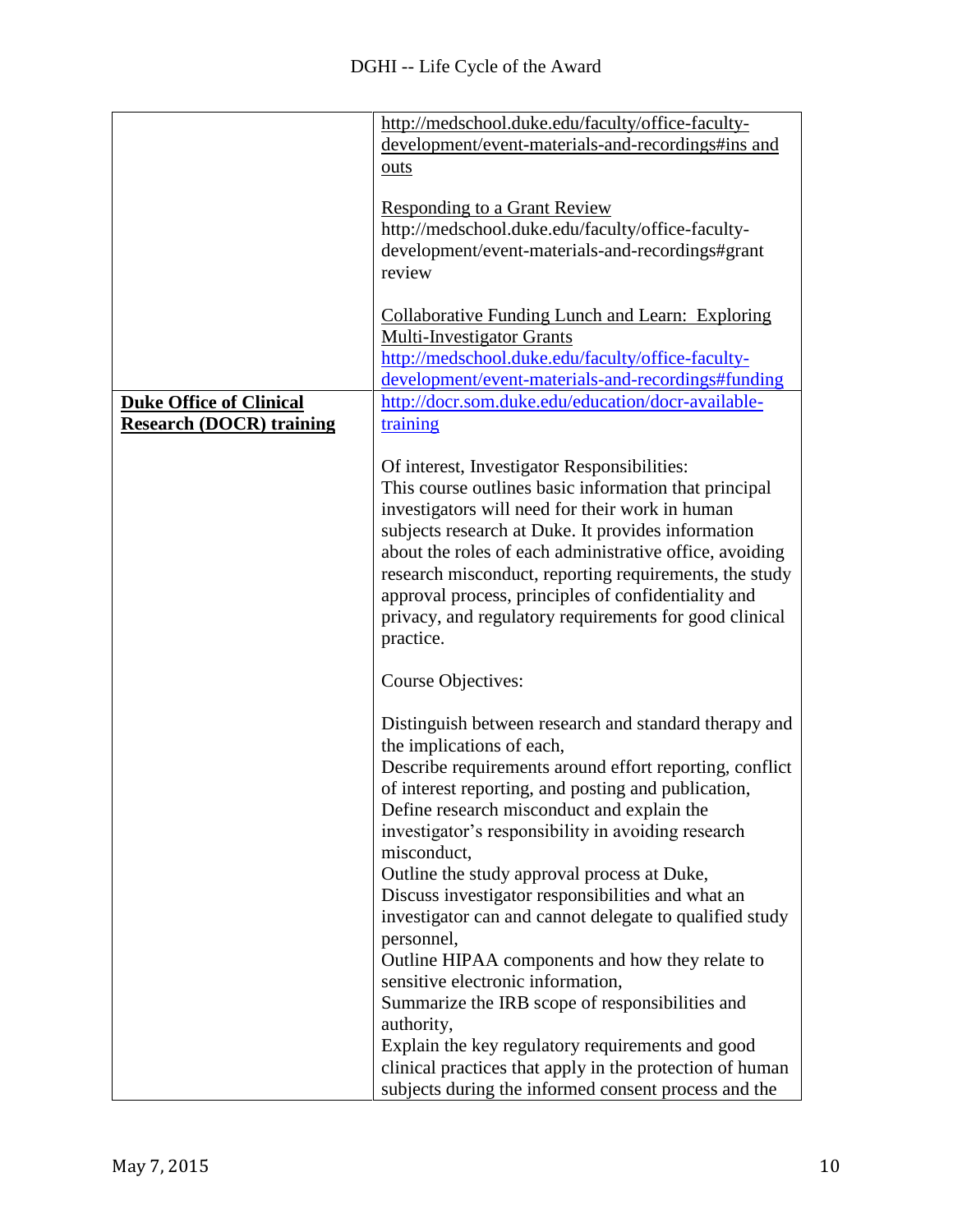|                                   | investigator's responsibilities during the consent                |
|-----------------------------------|-------------------------------------------------------------------|
|                                   | process, and                                                      |
|                                   | Apply the applicable regulations in the investigator's            |
|                                   | role of identification, documentation, reporting, and             |
|                                   | determining causality of adverse events and                       |
|                                   | unanticipated problems.                                           |
| <b>Subrecipients information</b>  | http://finance.duke.edu/accounting/gap/m200-280.php               |
| from Duke Finance                 |                                                                   |
|                                   | A subrecipient (subcontractor or subawardee) is a                 |
|                                   | third-party organization that receives funding from               |
|                                   | Duke to collaborate in carrying out an externally                 |
|                                   | funded program.                                                   |
|                                   |                                                                   |
|                                   | Duke University is responsible for monitoring the                 |
|                                   | programmatic, financial, and conflict of interest (COI)           |
|                                   | status of its sponsored research award subrecipients.             |
|                                   | Subrecipient monitoring responsibilities are shared               |
|                                   | among the department (the PI and the grant                        |
|                                   | administration staff) and the Pre- and Post-award                 |
|                                   | offices.                                                          |
| <b>Duke ORS Grants, Contracts</b> | https://ors.duke.edu/grants-contracts-and-compliance              |
| and Compliance Contacts           |                                                                   |
|                                   | This website provides guidance and information for                |
|                                   | faculty and G&C administrators to use as a reference              |
|                                   | for all of their grant and contract needs.                        |
|                                   |                                                                   |
|                                   |                                                                   |
| <b>Duke ORS Cost Sharing</b>      | https://ors.duke.edu/orsmanual/cost-sharing                       |
| <b>Policy</b>                     |                                                                   |
|                                   | https://ors.duke.edu/op2/cost-sharing                             |
|                                   |                                                                   |
|                                   | https://ors.duke.edu/orsmanual/cost-sharing-and-                  |
|                                   | matching                                                          |
| <b>ORA Developing A (NIH)</b>     | http://research.som.duke.edu/research-                            |
| <b>Budget</b>                     | administration/grant-administration/nih                           |
|                                   |                                                                   |
|                                   | Detailed budget justifications should include the                 |
|                                   | following:                                                        |
|                                   |                                                                   |
|                                   | Narrative explanation for each item for each year<br>٠            |
|                                   | matching amounts indicated on the budget, and                     |
|                                   | Personnel should indicate role, effort level (if Key<br>$\bullet$ |
|                                   | individual effort level is required), salary caps, and            |
|                                   | fringe benefits.                                                  |
|                                   |                                                                   |